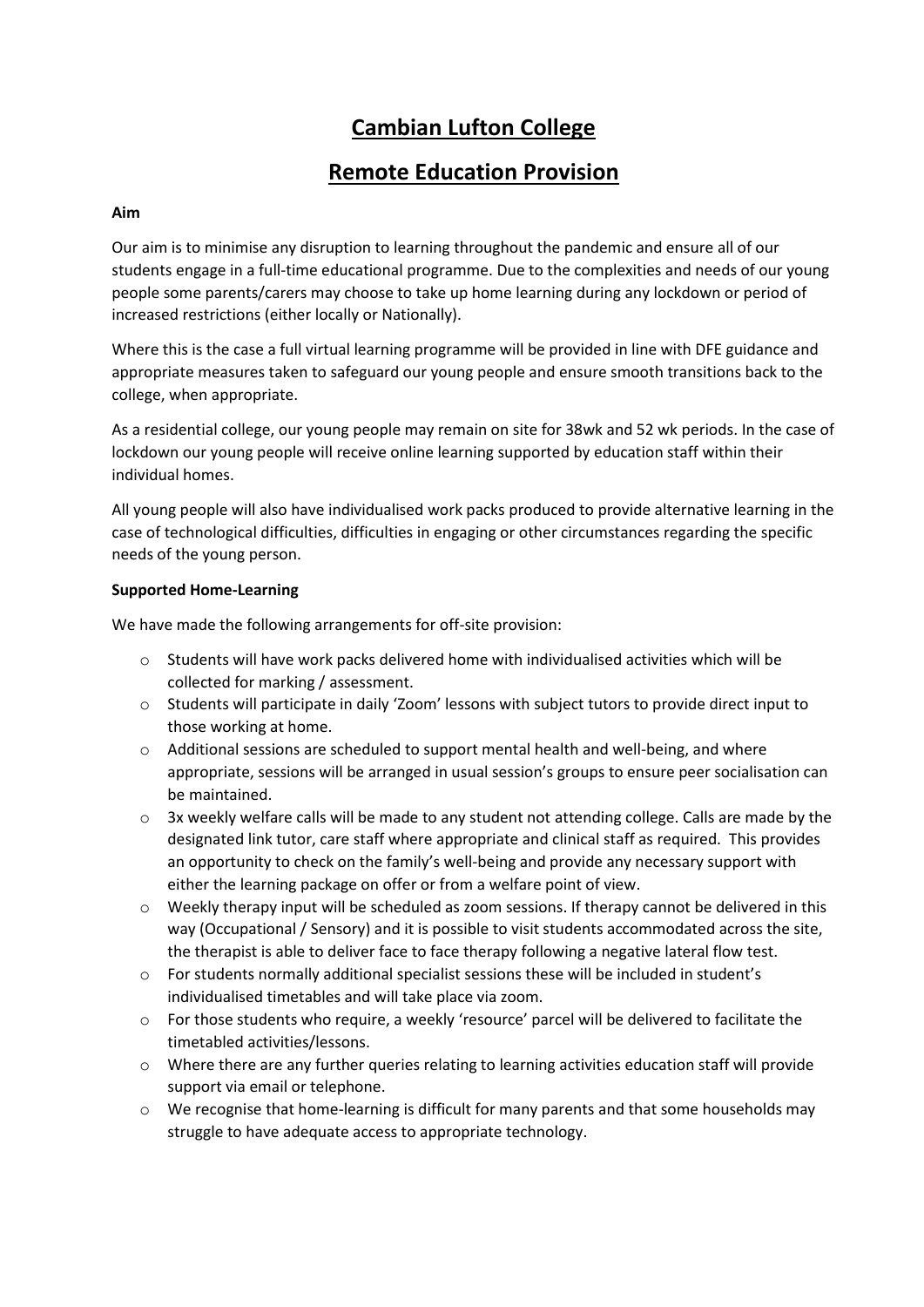o Students, both at home and on site, have been and will continue to be supported by their staff on a regular basis with daily contact through phone, email and/or Zoom.

#### **On site learning**

In the event of lockdown restrictions being reduced students will be able to resume education on their respective sites. In this instance students will follow their normal timetable as closely as possible to ensure the continued all round development of each individual.

Timetables will be adapted to ensure the risk continues to be minimised and that all health and safety protocols and procedures can be met. Timetables will be adjusted to allow house bubbles to be maintained where possible or groups be consider to further minimise persons in contact.

Shared facilities will be timetabled to ensure all students have access for a designated time period and additional cleaning schedules and procedures will be followed.

Those receiving therapeutic support will continue to access this face to face where possible in a designated therapy space where needed. Clinical staff will have 3 covid tests weekly.

On-site provision will be mirrored by the virtual off-site provision where possible to ensure that all students receive equal learning opportunities. This is essential to ensure that no young person is disadvantaged by where their learning takes place and that there is a smooth transition from on-site to off-site learning.

#### **Support within the Curriculum**

Due to the need to reduce vocational and community access based provision we have taken this opportunity to develop our PSHE and wellbeing element. The pandemic has, like many, had a significant impact on the mental health and wellbeing of our young people. It has been essential to ensure young people are able to maintain friendships and continue to build social relationships during this time. Special consideration has been given to facilitating wellbeing chats with staff and most importantly peers. We have worked closely with our independent advocate to maintain contact using zoom sessions and to support open conversations and promote the voice of our young people, encouraging them to share their feelings and experiences during this time.

Below is an example of the intent and implementation of the support curriculum.

| Intent                                                              | Implementation                                                                                                                                                                                                     |
|---------------------------------------------------------------------|--------------------------------------------------------------------------------------------------------------------------------------------------------------------------------------------------------------------|
| <b>Adapting to the changes</b>                                      | Hand washing has been further integrated into their<br>$\bullet$<br>timetable.                                                                                                                                     |
| Introduce housekeeping e.g. hand<br>washing, social distancing etc. | Across the college site and in accommodations<br>$\bullet$<br>more symbols have been provided so that students<br>have a visual aid/reinforcement that encourages                                                  |
| Provide sessions to gauge student's<br>emotional needs and plan to  | washing their hands more often due to the current<br>conditions.                                                                                                                                                   |
| address these.                                                      | Social stories are regularly completed with students<br>$\bullet$<br>when a change in the provision is due or to<br>reinforce/ repeat procedures and messages to<br>reduce risk and keep safe during the pandemic. |
|                                                                     | This is in addition to their normal routine i.e. when<br>$\bullet$<br>transitioning between activities some students use                                                                                           |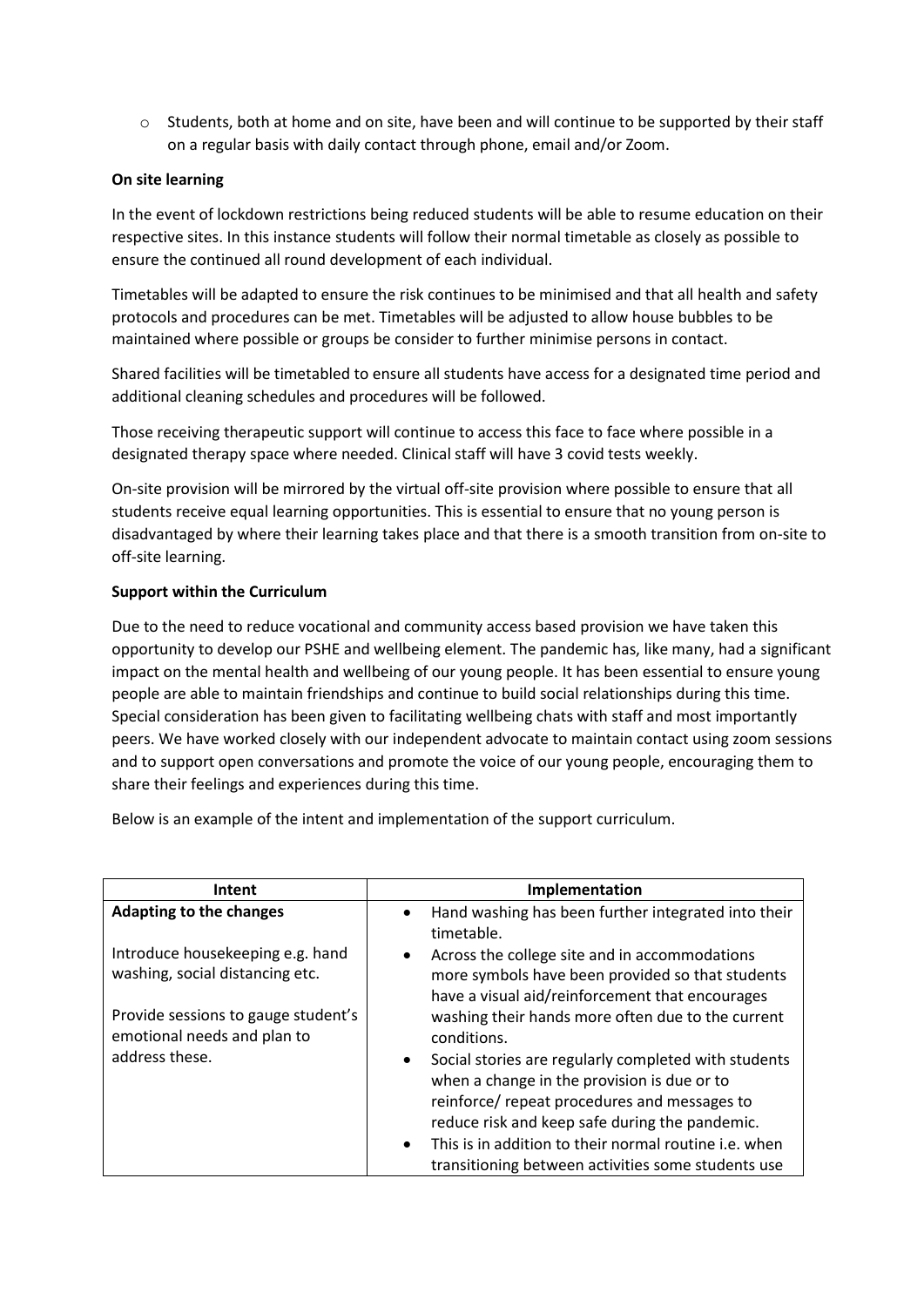|                                                                                                                                                                                              | Teachh strategies including a now and next to<br>indicate this transition.<br>Symbols relating to handwashing, wearing masks<br>and reasons for maintaining distance are used.<br>Staff are required to wash and sanitise their hands<br>$\bullet$<br>as often as possible, between sessions and when<br>using any new equipment or entering and leaving<br>the room.<br>Staff are allocated to specific areas to reduce<br>movement across site and reduce contact.<br>Students and staff have their own equipment to<br>prevent cross-contamination.                    |
|----------------------------------------------------------------------------------------------------------------------------------------------------------------------------------------------|---------------------------------------------------------------------------------------------------------------------------------------------------------------------------------------------------------------------------------------------------------------------------------------------------------------------------------------------------------------------------------------------------------------------------------------------------------------------------------------------------------------------------------------------------------------------------|
| Maintain social relationships,<br>confidence and skills                                                                                                                                      | Students will only be supported by the staff team<br>$\bullet$<br>allocated to support students. Within this team,                                                                                                                                                                                                                                                                                                                                                                                                                                                        |
| Re-establish the relationships with<br>known staff and develop ones with<br>new staff                                                                                                        | staff may rotate regarding individual support.<br>Reintroduction of staff to be communicated using<br>$\bullet$<br>social stories as necessary.<br>Staff allocated to areas maintain contact<br>throughout the day and support with both care and<br>education elements of the provision.                                                                                                                                                                                                                                                                                 |
| <b>Ensure provision is maintained to</b><br>meet individual needs.                                                                                                                           | Individual timetables have been created to ensure specific<br>needs of a young person are prioritised. (A young person                                                                                                                                                                                                                                                                                                                                                                                                                                                    |
| Managing transitions<br>Developing communication<br>between staff and other pupils.                                                                                                          | who would usually have an outdoor vocational timetable<br>will receive increased allocation of outdoor based sessions.<br>Young people following higher tier qualifications that<br>require set hours and who would become anxious if not<br>receiving their learning as expected receive a higher<br>provision of academic 1:1 sessions with their usual tutor.)<br>Sessions have been timetabled to encourage peer to peer<br>interactions and communication to develop their<br>interpersonal skills such as turn-taking in 'interactive games'<br>on their timetable. |
| <b>Address gaps in learning</b><br>Investigate what the young person<br>has learnt during lockdown/new<br>learning styles.<br>Begin to re-establish a timetable<br>and student's engagement. | Tutors and department leads to regularly monitor learning<br>through regularly assessment. Tutors to monitor EHCP and<br>soft skills and to report weekly.<br>Staff to ensure students, parents and carers understand and<br>are aware of student expectations.                                                                                                                                                                                                                                                                                                           |
| Maintain/ Regulate behaviours in                                                                                                                                                             | Staff will continue to monitor young people and manage                                                                                                                                                                                                                                                                                                                                                                                                                                                                                                                    |
| response to new challenges<br>posed.                                                                                                                                                         | new and existing behaviours. Education staff will be<br>supported by clinical and care staff to monitor student<br>changes and behaviour and where necessary engage in<br>multidisciplinary team meetings to discuss immediate<br>changes and support the young person as needed. Students<br>will begin their lessons at the level they were previously<br>working on prior to the school break before attempting to<br>progress.                                                                                                                                        |
| Ensure young people continue to                                                                                                                                                              | Students who have been unable to engage in all subjects                                                                                                                                                                                                                                                                                                                                                                                                                                                                                                                   |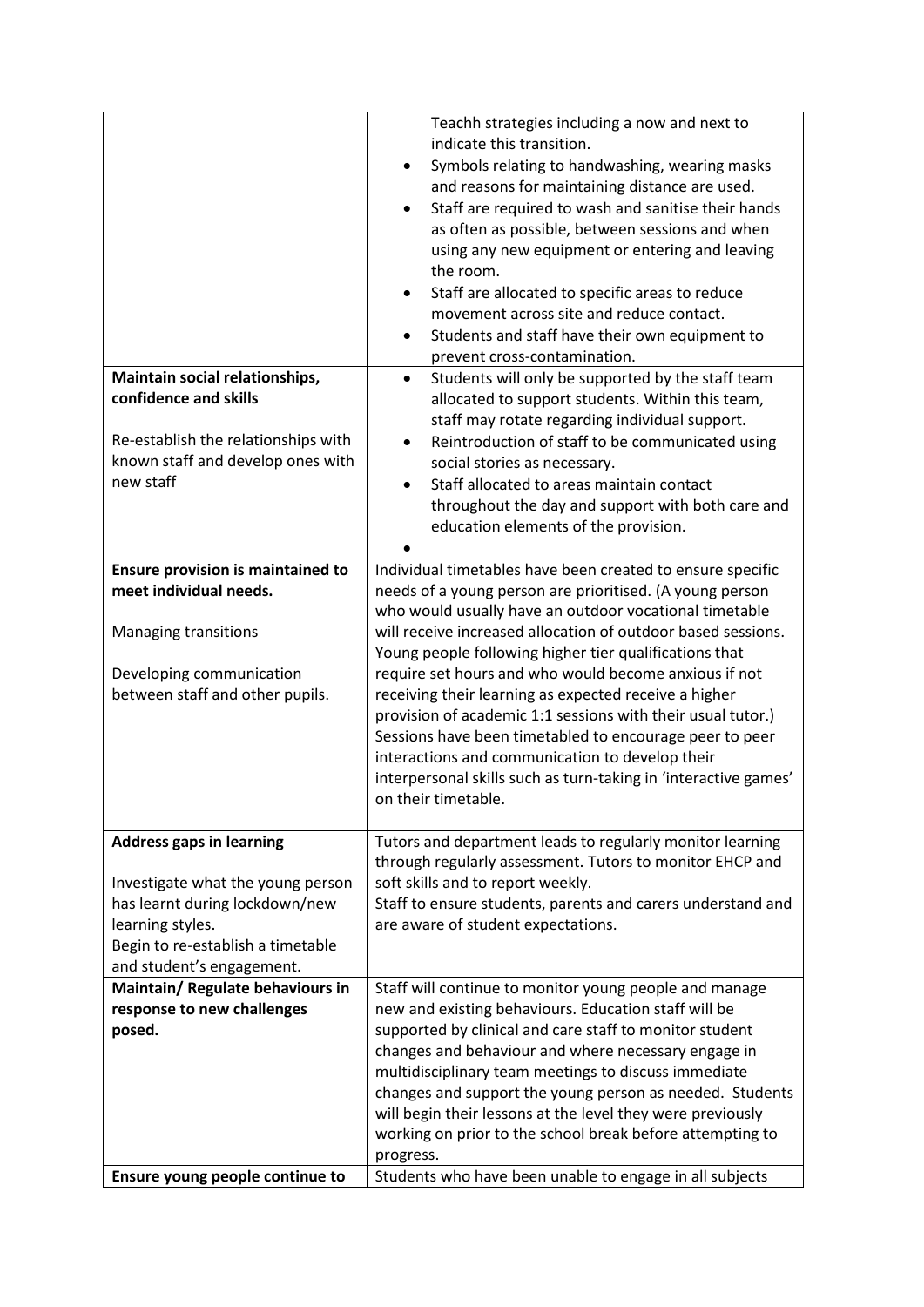| develop core skills and prioritise | remotely will begin working at the level they were working   |
|------------------------------------|--------------------------------------------------------------|
| most relevant qualification        | at prior on their return before building upon new skills.    |
| pathway                            | Functional Maths and English sessions will take priority     |
|                                    | before reintroducing further curriculum areas.               |
| Begin to re-introduce key          | Sessions will be formatted similar to those occurring before |
| curriculum areas.                  | the any lockdown restrictions to consolidate previous        |
|                                    | learning and reintroduce session expectations of students.   |
| Consolidate previous learning.     | Functional skills will be heavily emphasised across the      |
|                                    | curriculum.                                                  |
|                                    | Learning will continue to be meaningful and purposeful.      |
| Promote and prioritise curriculum  | Session planning has taken on a more practical approach to   |
| aspects that will ensure           | emphasise development of student's life skills and           |
| independent living skills.         | independence in the future.                                  |
|                                    | Curriculum and skill development delivery expanded           |
| Implement lessons in a practical,  | creatively to involve 'fun' and practical tasks such as 3D   |
| engaging way, building up          | puzzle kits, using games and adjusting qualification         |
| student's attention span.          | requirements and courses to reflect the practical aspects of |
|                                    | learning at home or within accommodations.                   |
|                                    | Reintroducing vocational, work based and practical sessions  |
|                                    | that have been suspended during pandemic to be delivered     |
|                                    | through building up short skills and repeating and           |
|                                    | reinforcing skills, ensuring a safe approach and reducing    |
|                                    | anxieties for young people.                                  |
|                                    |                                                              |

# **Online Learning**

#### **Safeguarding**

When delivering learning using an online platform the tutor MUST:

- Ensure the safeguarding of young people is paramount and takes precedence over all
- Identify a suitable environment for the call. Discourage, where possible, young people from making video calls from their bedroom
- Ensure appropriate clothing is worn by all participants
- No personal items visible in the background
- To minimise distractions and disturbances
- Use a headset or headphones if not working in a lone space
- Use of camera where possible
- Adhere to all to relevant behaviour and conduct policies
- Maintain a record of all video calls and contact this should include the link to the call
- Adhere to the pre-agreed policy for the recording of sessions
- Capitalise on engagement opportunities with parents and carers to ensure that they are wellinformed (this may include parents/carers observing or participating in sessions)
- Be conscious of confidentiality when working online
- Advocate safe learning practice at all times

# **Technology**